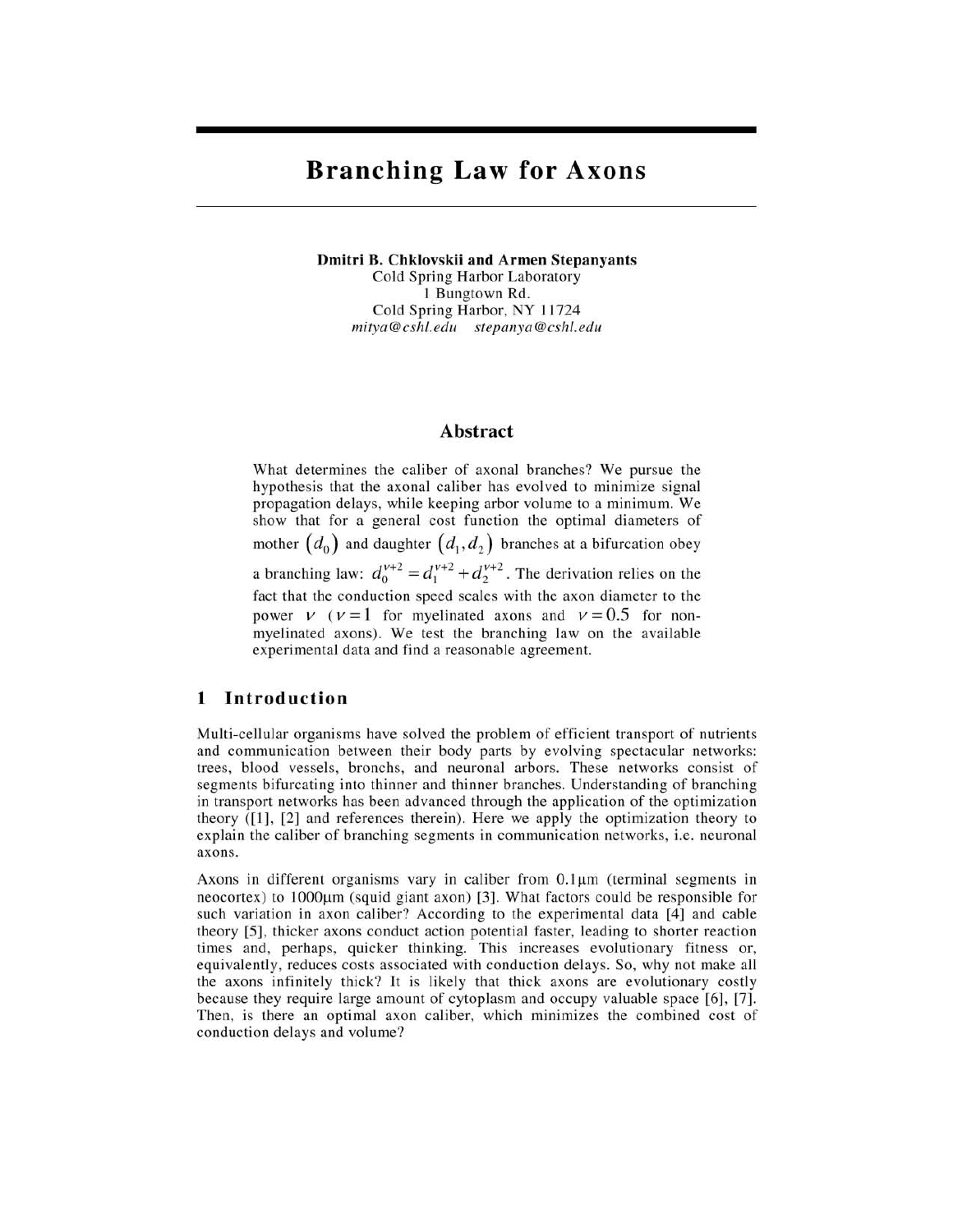**In** this paper we derive an expression for the optimal axon diameter, which minimizes the combined cost of conduction delay and volume. Although the relative cost of delay and volume is unknown, we use this expression to derive a law describing segment caliber of branching axons with no free parameters. We test this law on the published anatomical data and find a satisfactory agreement.

### **2 Derivation of the branching law**

Although our theory holds for a rather general class of cost functions (see Methods), we start, for the sake of simplicity, by deriving the branching law in a special case of a linear cost function. Detrimental contribution to fitness,  $\mathfrak{C}$ , of an axonal segment of length,  $L$ , can be represented as the sum of two terms, one proportional to the conduction delay along the segment,  $T$ , and the other - to the segment volume, *V:* 

$$
\mathfrak{C} = \alpha T + \beta V \tag{1}
$$

Here,  $\alpha$  and  $\beta$  are unknown but constant coefficients which reflect the relative contribution to the fitness cost of the signal propagation delay and the axonal volume.



Figure 1: Fitness cost of a myelinated axonal segment as a function of its diameter. The lines show the volume cost, the delay cost, and the total cost. Notice that the total cost has a minimum. Diameter and cost values are normalized to their respective optimal values.

We look for the axon caliber d that minimizes the cost function  $\mathfrak{C}$ . To do this, we rewrite  $\mathfrak C$  as a function of  $d$  by noticing the following relations: i) Volume,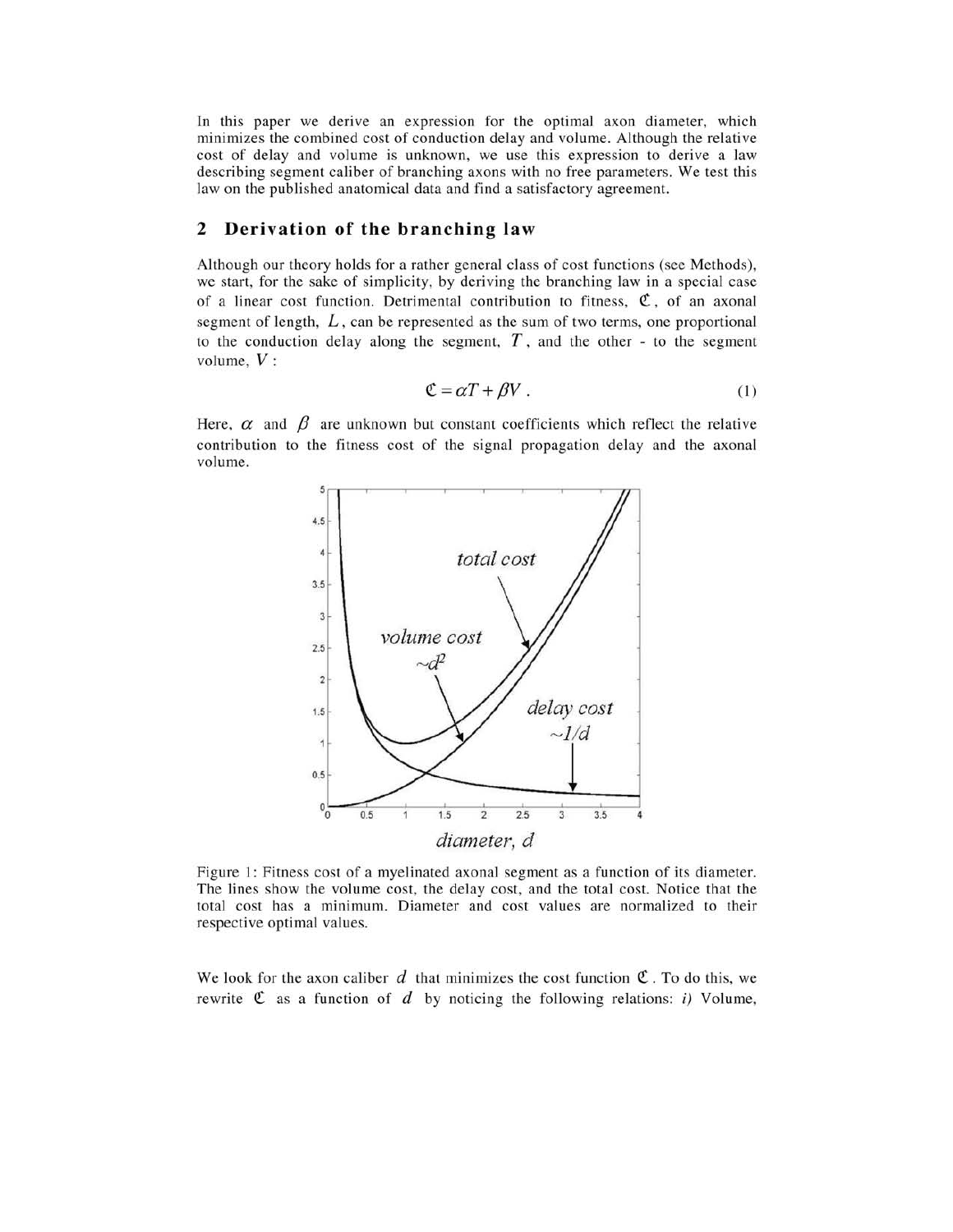$V=\frac{\pi}{4}Ld^2$ ; *ii*) Time delay,  $T=\frac{L}{s}$ ; *iii*) Conduction velocity  $s=kd$  for myelinated axons (for non-myelinated axons, see Methods):

$$
\mathfrak{C} = \alpha \frac{L}{s} + \beta L \frac{\pi}{4} d^2 = L \left( \frac{\alpha}{kd} + \frac{\beta \pi}{4} d^2 \right). \tag{2}
$$

This cost function contains two terms, which have opposite dependence on *d,* and has a minimum, Fig. 1.

Next, by setting  $\frac{\partial \mathfrak{C}}{\partial d} = 0$  we find that the cost is minimized by the following axonal caliber:

$$
d = \left(\frac{2\alpha}{\pi k \beta}\right)^{1/3}.\tag{3}
$$

The utility of this result may seem rather limited because the relative cost of time delays vs. volume,  $\alpha/\beta$ , is unknown.



Figure 2: A simple axonal arbor with a single branch point and three axonal segments. Segment diameters are  $d_0$ ,  $d_1$ , and  $d_2$ . Time delays along each segment are  $t_0$ ,  $t_1$ , and  $t_2$ . The total time delay down the first branch is  $T_1 = t_0 + t_1$ , and the second - $T_2 = t_0 + t_2$ .

However, we can apply this result to axonal branching and arrive at a testable prediction about the relationship among branch diameters without knowing the relative cost. To do this we write the cost function for a bifurcation consisting of three segments, Fig. 2:

$$
\mathfrak{C} = \alpha_1(t_0 + t_1) + \alpha_2(t_0 + t_2) + \beta(V_0 + V_1 + V_2), \tag{4}
$$

where  $t_0$  is a conduction delay along segment 0,  $t_1$  - conduction delay along segment 1,  $t_2$ - conduction delay along segment 2. Coefficients  $\alpha_1$  and  $\alpha_2$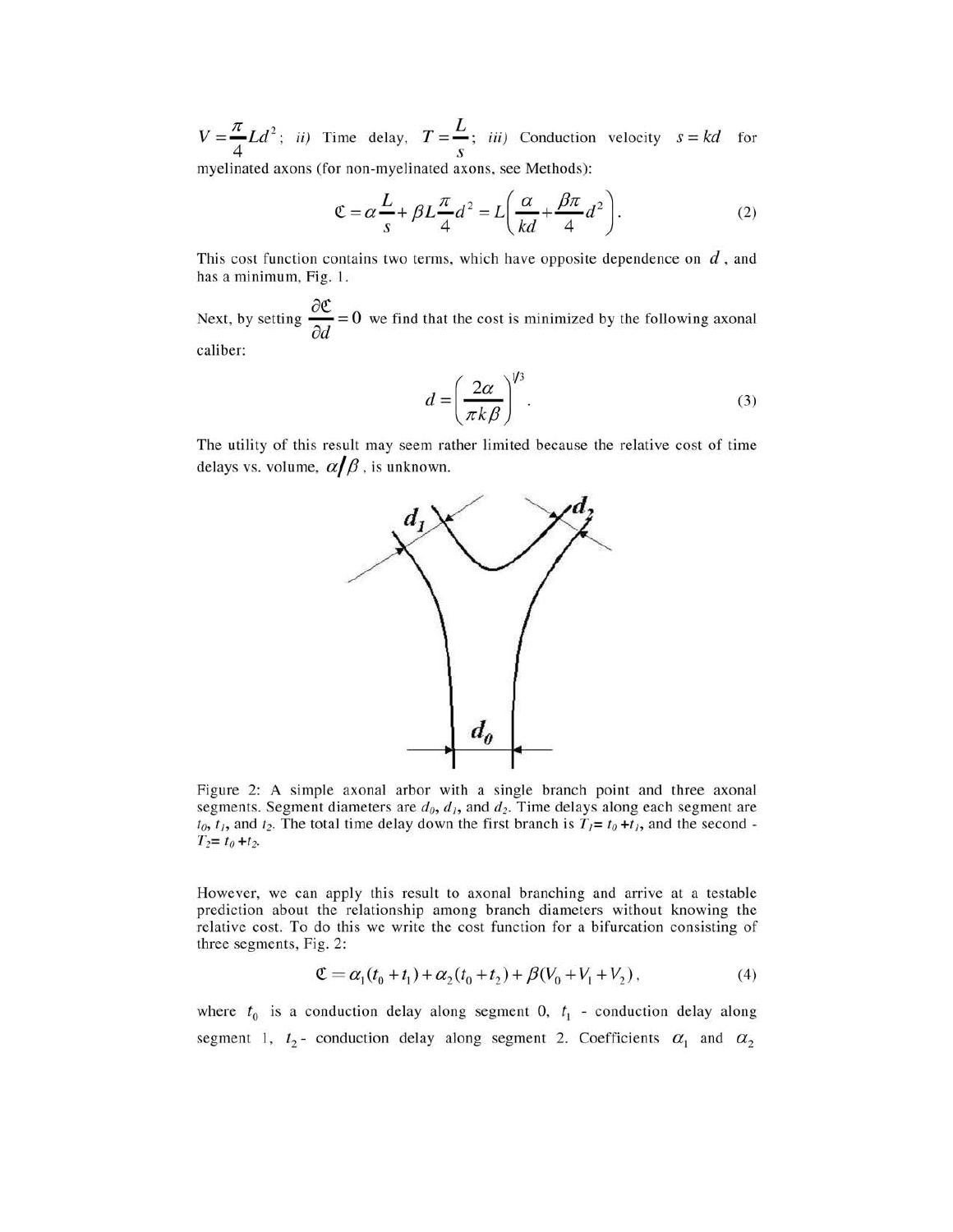represent relative costs of conduction delays for synapses located on the two daughter branches and may be different. We group the terms corresponding to the same segment together:

$$
\mathfrak{C} = [(\alpha_1 + \alpha_2)t_0 + \beta V_0] + [\alpha_1 t_1 + \beta V_1] + [\alpha_2 t_2 + \beta V_2].
$$
\n<sup>(5)</sup>

We look for segment diameters, which minimize this cost function. To do this we make the dependence on the diameters explicit and differentiate in respect to them. Because each term in Eq. (5) depends on the diameter of only one segment the variables separate and we arrive at expressions analogous to Eq.(3):

$$
d_0 = \left(\frac{2(\alpha_1 + \alpha_2)}{k \beta \pi}\right)^{1/3}, \quad d_1 = \left(\frac{2\alpha_1}{k \beta \pi}\right)^{1/3}, \quad d_2 = \left(\frac{2\alpha_2}{k \beta \pi}\right)^{1/3}.
$$
 (6)

It is easy to see that these diameters satisfy the following branching law:

$$
d_0^3 = d_1^3 + d_2^3. \tag{7}
$$

Similar expression can be derived for non-myelinated axons (see Methods). In this case, the conduction velocity scales with the square root of segment diameter, resulting in a branching exponent of 2.5 .

We note that expressions analogous to Eq. (7) have been derived for blood vessels, tree branching and bronchs by balancing metabolic cost of pumping viscous fluid and volume cost [8], [9]. Application of viscous flow to dendrites has been discussed in [10]. However, it is hard to see how dendrites could be conduits to viscous fluid if their ends are sealed.

Rail [11] has derived a similar law for branching dendrites by postulating impedance matching:

$$
d_0^{3/2} = d_1^{3/2} + d_2^{3/2} \,. \tag{8}
$$

However, the main purpose of Rail's law was to simplify calculations of dendritic conduction rather than to explain the actual branch caliber measurements.

#### 3 **Comparison with experiment**

We test our branching law, Eq.(7), by comparing it with the data obtained from myelinated motor fibers of the cat [12], Fig. 3. Data points represent 63 branch points for which all three axonal calibers were available. Eq.(7) predicts that the data should fall on the line described by:

$$
\left(\frac{d_1}{d_0}\right)^{\eta} + \left(\frac{d_2}{d_0}\right)^{\eta} = 1,
$$
\n(9)

where exponent  $\eta = 3$ . Despite the large spread in the data it is consistent with our predictions. In fact, the best fit exponent,  $\eta = 2.57$ , is closer to our prediction than to Rall's law,  $\eta = 1.5$ .

We also show the histogram of the exponents  $\eta$  obtained for each of 63 branch points from the same data set, Fig. 4. The average exponent,  $\eta = 2.67$ , is much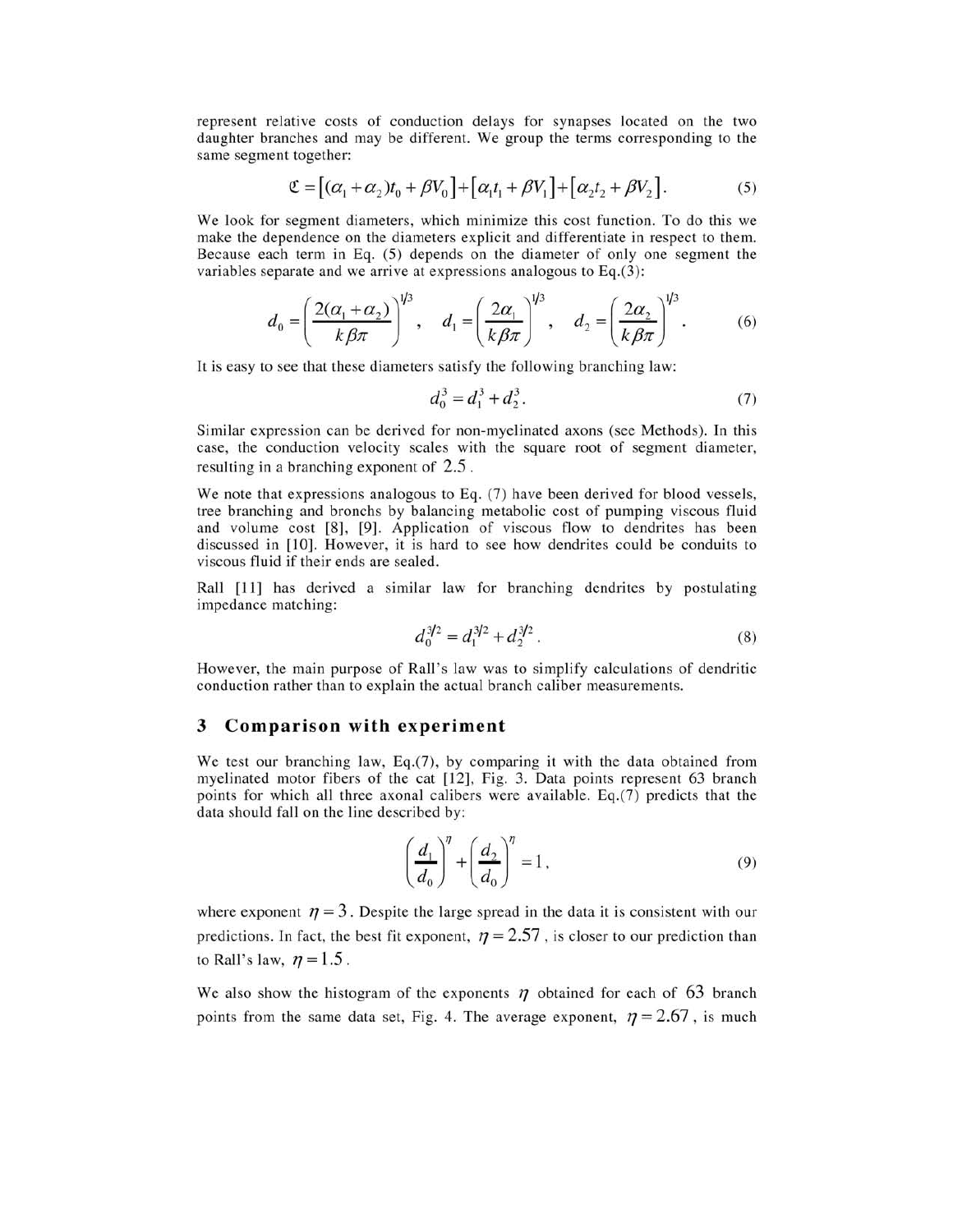closer to our predicted value for myelinated axons,  $\eta = 3$ , than to RaIl's law,  $n = 1.5$ .



Figure 3: Comparison of the experimental data (asterisks) [12] with theoretical predictions. Each axonal bifurcation (with  $d_1 \neq d_2$ ) is represented in the plot twice. The lines correspond to Eq.(9) with various values of the exponent: the RaIl's law,  $\eta = 1.5$ , the best-fit exponent,  $\eta = 2.57$ , and our prediction for myelinated axons,  $\eta = 3$ .

Analysis of the experimental data reveals a large spread in the values of the exponent,  $\eta$ . This spread may arise from the biological variability in the axon diameters, other factors influencing axon diameters, or measurement errors due to the finite resolution of light microscopy. Although we cannot distinguish between these causes, we performed a simulation showing that a reasonable measurement error is sufficient to account for the spread.

First, based on the experimental data [12], we generate a set of diameters  $d_0$ ,  $d_1$ 

and  $d_2$  at branch points, which satisfy Eq. (7). We do this by taking all diameter pairs at branch point from the experimental data and calculating the value of the third diameter according to Eq. (7). Next we simulate the experimental data by adding Gaussian noise to all branch diameters, and calculate the probability distribution for the exponent  $\eta$  resulting from this procedure. The line in Fig. 4 shows that the spread in the histogram of branching exponent could be explained by Gaussian measurement error with standard deviation of  $0.4 \mu m$ . This value of standard deviation is consistent with  $0.5 \mu m$  precision with which diameter measurements are reported in [12].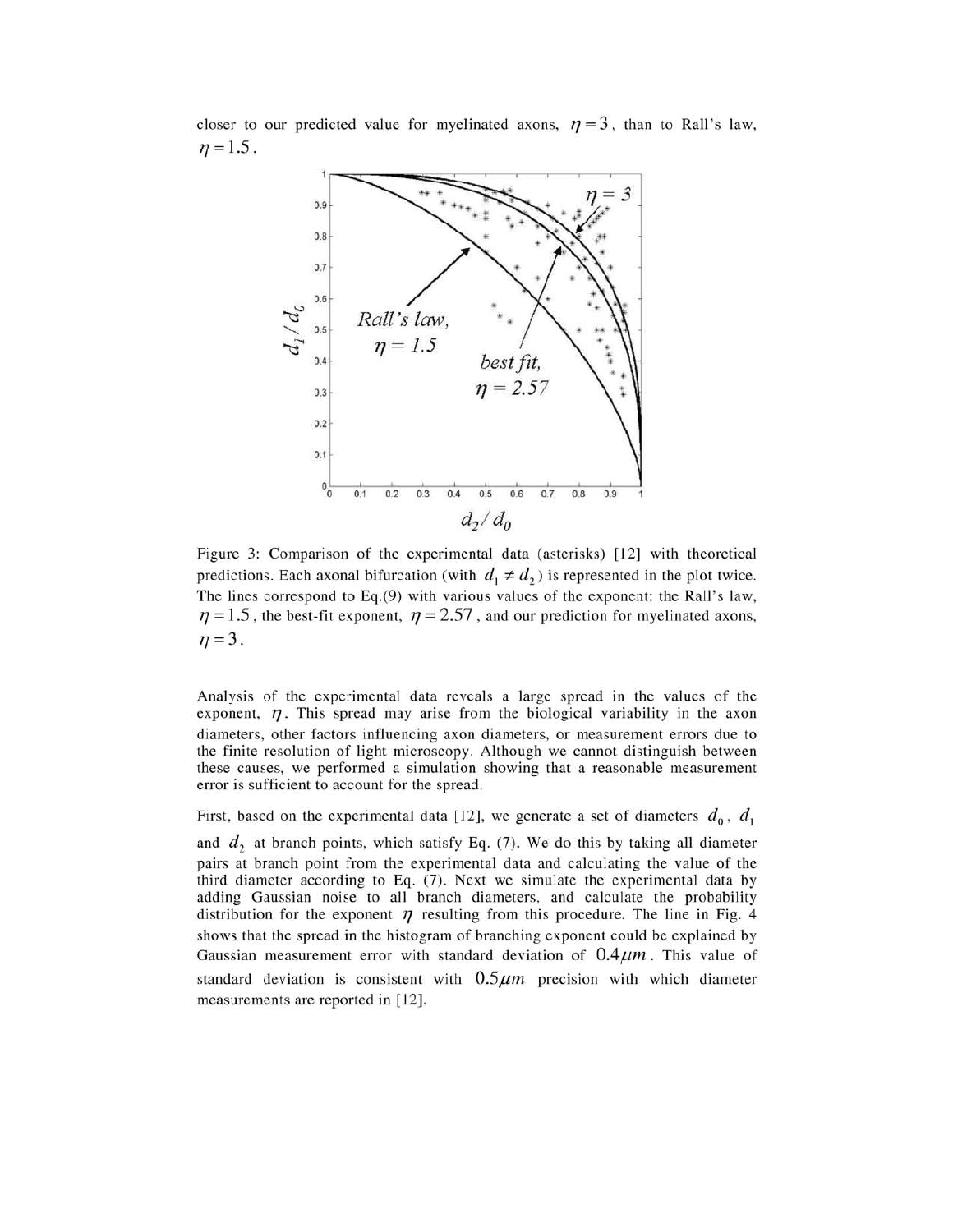

Figure 4: Experimentally observed spread in the branching exponent may arise from the measurement errors. The histogram shows the distribution of the exponent  $\eta$ , Eq. (9), calculated for each axonal bifurcation [12]. The average exponent is  $\eta = 2.67$ . The line shows the simulated distribution of the exponent obtained in the presence of measurement errors.

#### **4 Conclusion**

Starting with the hypotheses that axonal arbors had been optimized in the course of evolution for fast signal conduction while keeping arbor volume to a minimum we derived a branching law that relates segment diameters at a branch point. The derivation was done for the cost function of a general form, and relies only on the known scaling of signal propagation velocity with the axonal caliber. This law is consistent with the available experimental data on myelinated axons. The observed spread in the branching exponent may be accounted for by the measurement error. More experimental testing is clearly desirable.

We note that similar considerations could be applied to dendrites. There, similar to non-myelinated axons, time delay or attenuation of passively propagating signals scales as one over the square root of diameter. This leads to a branching law with exponent of **5/2.** However, the presence of reflections from branch points and active conductances is likely to complicate the picture.

#### **5 Methods**

The detrimental contribution of an axonal arbor to the evolutionary fitness can be quantified by the cost,  $\mathfrak{C}$ . We postulate that the cost function,  $\mathfrak{C}$ , is a monotonically increasing function of the total axonal volume per neuron, *V* , and all signal propagation delays,  $T_i$ , from soma to  $j$ -th synapse, where  $j = 1, 2, 3, ...$ :

$$
\mathfrak{C}(V, T_1, T_2, T_3, \ldots). \tag{10}
$$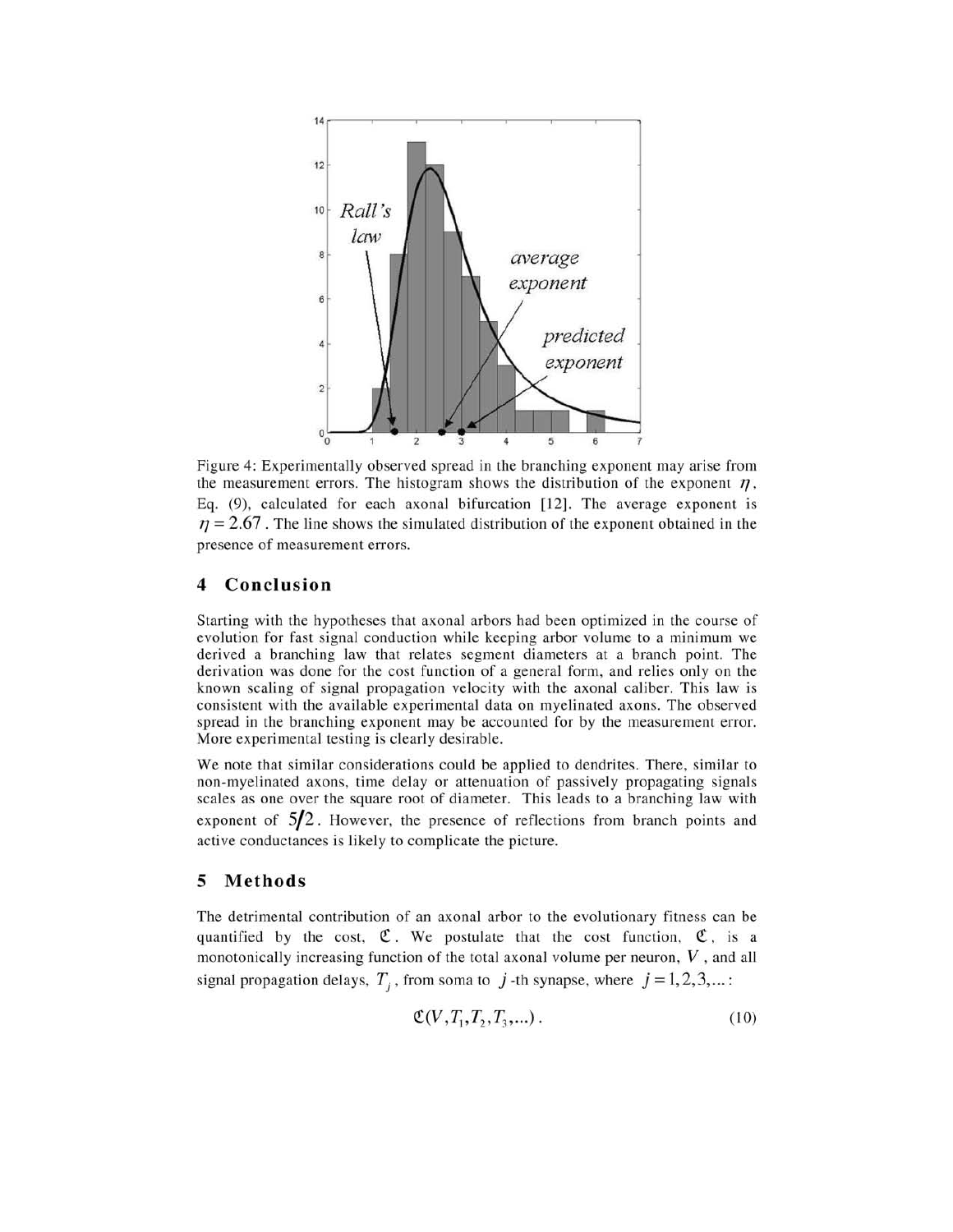Below we show that this rather general cost function (along with biophysical properties of axons) is minimized when axonal caliber satisfies the following branching law:

$$
d_0^{\eta} = d_1^{\eta} + d_2^{\eta} \tag{11}
$$

with branching exponent  $\eta = 3$  for myelinated and  $\eta = 2.5$  for non-myelinated axons.

Although we derive Eq. (11) for a single branch point, our theory can be trivially extended to more complex arbor topologies. We rewrite the cost function,  $\mathfrak{C}$ , in terms of volume contributions,  $V_i$ , of  $i$ -th axonal segment to the total volume of the axonal arbor,  $V$ , and signal propagation delay,  $t_i$ , occurred along  $i$ -th axonal segment. The cost function reduces to:

$$
\mathfrak{C}(V_0 + V_1 + V_2, t_0 + t_1, t_0 + t_2). \tag{12}
$$

Next, we express volume and signal propagation delay of each segment as a function of segment diameter. The volume of each cylindrical segment is given by:

$$
V_i = \frac{\pi}{4} L_i d_i^2, \qquad (13)
$$

where  $L_i$  and  $d_i$  are segment length and diameter, correspondingly. Signal propagation delay,  $t_i$ , is given by the ratio of segment length,  $L_i$ , and signal speed,  $s_i$ . Signal speed along axonal segment, in turn, depends on its diameter as:

$$
s_i = kd_i^{\nu},\tag{14}
$$

where  $V = 1$  for myelinated [4] and  $V = 0.5$  for non-myelinated fibers [5]. As a result propagation delay along segment *i* is:

$$
t_i = \frac{L_i}{kd_i^{\nu}}.\tag{15}
$$

Substituting Eqs. (13), (15) into the cost function, Eq. (12), we find the dependence of the cost function on segment diameters,

$$
\mathfrak{C}\left(\frac{\pi}{4}L_0d_0^2 + \frac{\pi}{4}L_1d_1^2 + \frac{\pi}{4}L_2d_2^2, \frac{L_0}{kd_0^{\nu}} + \frac{L_1}{kd_1^{\nu}}, \frac{L_0}{kd_0^{\nu}} + \frac{L_2}{kd_2^{\nu}}\right).
$$
 (16)

To find the diameters of all segments, which minimize the cost function  $\mathfrak{C}$ , we calculate its partial derivatives with respect to all segment diameters and set them to zero: